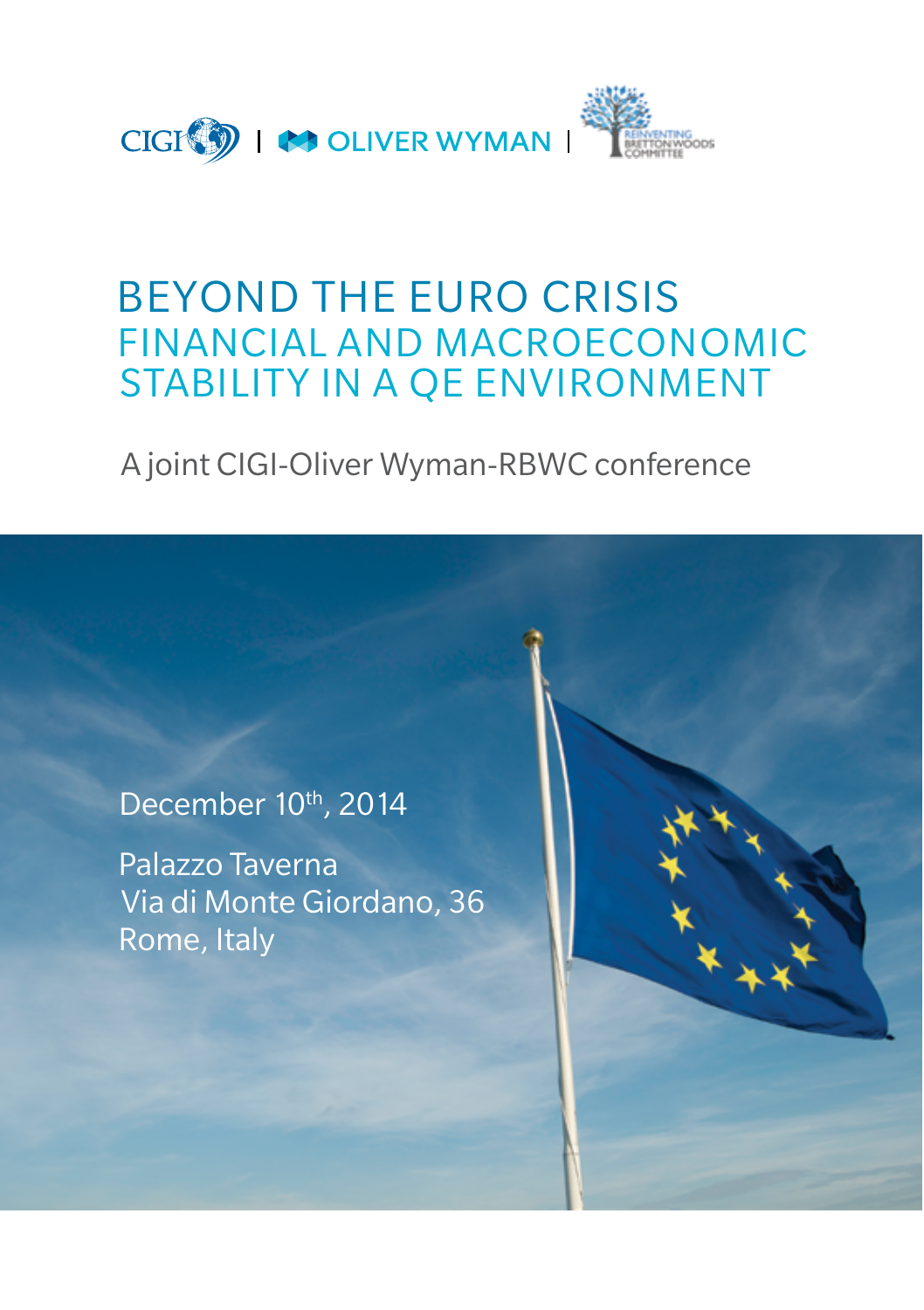The Eurozone debt crisis has highlighted how individual countries and country-specific shocks can impact the stability of the Eurozone economies and of their financial systems. Six years on from the 2008 financial crisis and five years into the continuing Eurozone crisis, the EU has proposed and implemented a range of reforms aimed at strengthening the stability of Europe's financial and macroeconomic system. In this setting, the outcome of the European Central Bank's (ECB) Comprehensive Assessment provides an opportunity to review progress so far.

Specifically, the purpose of the conference is to assess whether improvements to the architecture and policies of Europe's Monetary Union have secured our confidence in the stability of the European financial system and whether these reforms will support robust economic growth.

AGENDA

December 10th, 2014

Palazzo Taverna Via di Monte Giordano, 36 Rome, Italy

| $10:00 - 10:30$ | Welcome coffee and registration                                                                                                                                                                                                                                                                                                                                                                                                                                                                             |
|-----------------|-------------------------------------------------------------------------------------------------------------------------------------------------------------------------------------------------------------------------------------------------------------------------------------------------------------------------------------------------------------------------------------------------------------------------------------------------------------------------------------------------------------|
| $10:30 - 10:45$ | <b>Welcoming Remarks</b> by <b>Enrico Letta</b> , Former Prime Minister, Italy                                                                                                                                                                                                                                                                                                                                                                                                                              |
| $10:45 - 13:00$ | Session 1   Preventing a lost decade in Europe<br>Chair<br>Domenico Lombardi, Director of Global Economy Program, CIGI<br>Contributors<br>Fabrizio Pagani, Head of the Office of the Minister,<br>Ministry of the Economy and Finance<br>Marco Buti, Director-General for Economic and Financial Affairs,<br>European Commission<br>Debora Revoltella, Chief Economist, EIB<br>Edoardo Reviglio, Chief Economist Officer, Cassa Depositi e Prestiti<br>Enrico Giovannini, Italy's Former Minister of Labour |
|                 |                                                                                                                                                                                                                                                                                                                                                                                                                                                                                                             |

13:00–14:00 Buffet Lunch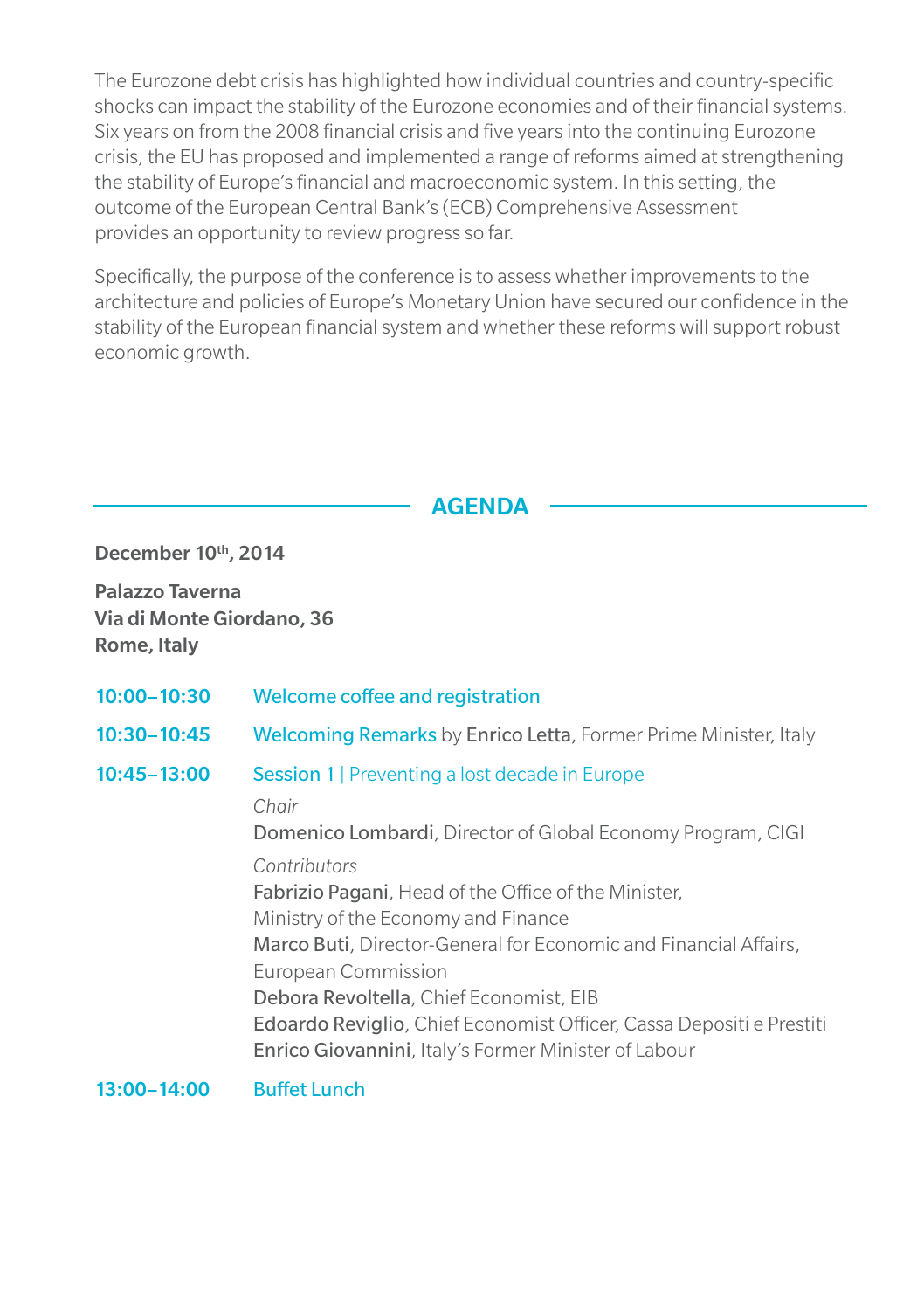#### 14:00–15:45 Session 2 | European Banking beyond the Comprehensive Assessment

*Chair*

Boštjan Jazbec, Governor, Central Bank of Slovenia

*Contributors*

Ignazio Angeloni, Member of the Supervisory Board, ECB Piers Haben, Director, Oversight, EBA Sylvie Matherat, Global Head of Government and Regulatory Affairs, Deutsche Bank; Former Head of Banque de France Financial Stability Miranda Xafa, CIGI Senior Fellow

### 15:45–16:15 Coffee break

#### 16:15-18:00 Session 3 | Macro Economic and Financial Stability in a QE environment: Can Macro Prudential tools be effective?

#### *Chair*

 Fabio Panetta, Deputy General Director and Member of the Executive Board, Banca d'Italia

#### *Contributors*

Ian Shipley, Partner, Oliver Wyman Malcolm Knight, CIGI Distinguished Fellow Bojan Fras, Vice Governor, Croatian National Bank Paolo Garonna, Secretary-General, Italian Banking, Insurance and Finance Federation Christian Durand, Deputy-Director General for Economics and International Affairs Banque de France

#### 18:00–19:30 Session 4 | A new start for Europe?

#### *Chair*

Davide Taliente, Managing Partner Europe, Oliver Wyman

*Contributors: Policy Panel*

Vitor Gaspar, Director Fiscal Department, IMF

Athanasios Orphanides, Professor, MIT;

Former Governor of the Central Bank of Cyprus

Erik Nielsen, Chief Economist, Unicredit

Daniela Schwarzer, Director European Program, German Marshall Fund Rainer Stefano Masera, Dean of the Economics Faculty and Professor of Political Economy, University Guglielmo Marconi

#### 19:30–22:00 Networking Dinner